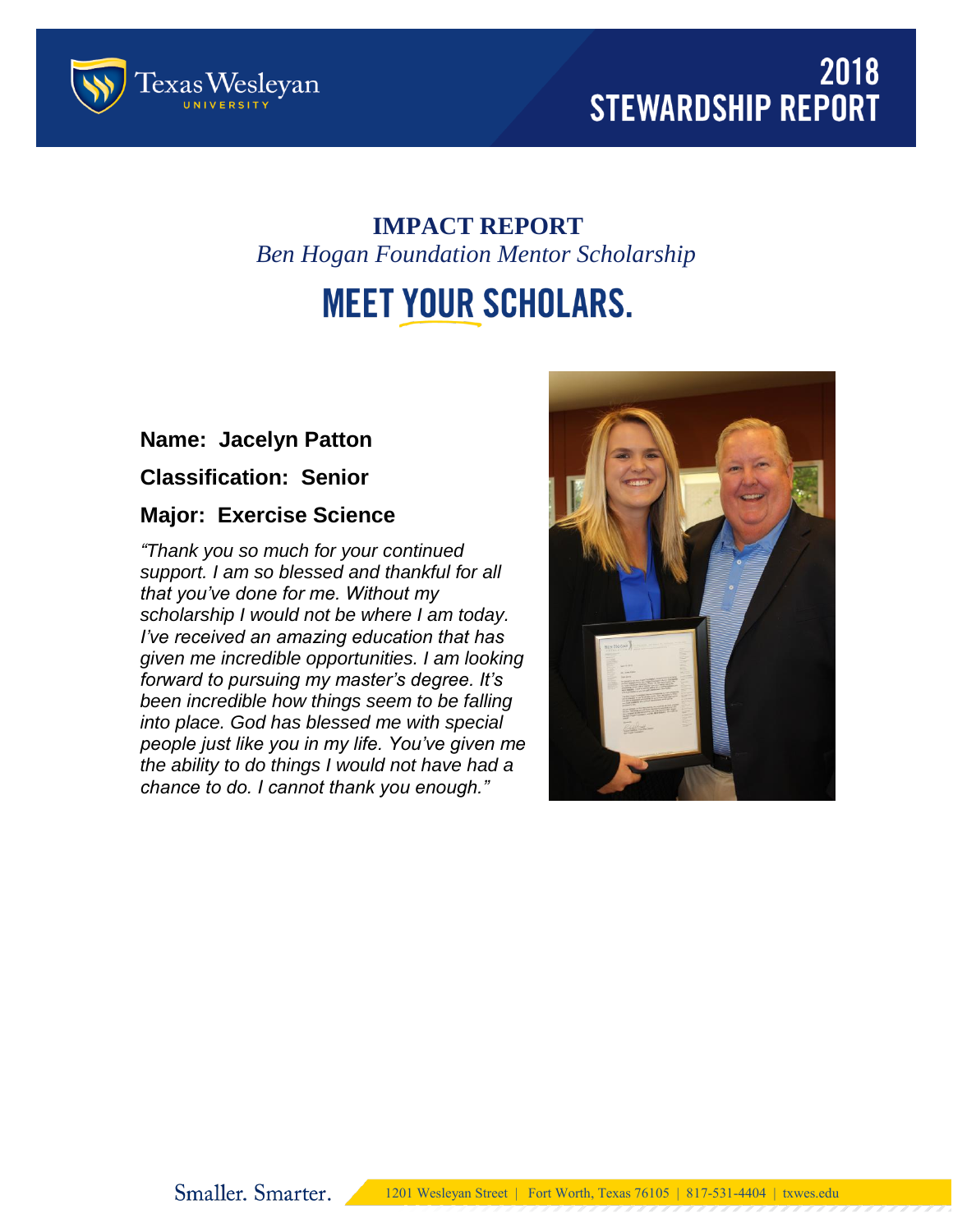



### **FUND IMPACT REPORT** *Ben Hogan Foundation Mentor Scholarship*

# **MEET YOUR SCHOLARS.**



# **Name: Anthony Harper Classification: Senior**

### **Major: Accounting with Forensic/Fraud Emphasis**

*I truly thank you Coach Kevin for not giving up on me and am grateful to the Ben Hogan Foundation for accepting me as well. I was excited when I got the shirts from Robert awhile back so that I can represent the Foundation on campus every now and then, but this opportunity has meant a lot to me. I have loved the opportunities I've been given to give back through volunteering when I can with setting up for Ben Hogan events. Dean, I have appreciated* 

*the lunches and check-ins you have provided me over the years. You didn't hesitate to check up on me after one of my tougher semesters, and my only regret is that I did not come to you more often... for food.*

*I'm excited for my future of graduating from Wesleyan with the skills and knowledge to help toward getting CPA licensed, and thankful to know that it will come with no debt. Thank you again Robert, Kevin, Dean, and the Ben Hogan Foundation for everything you've done for me!*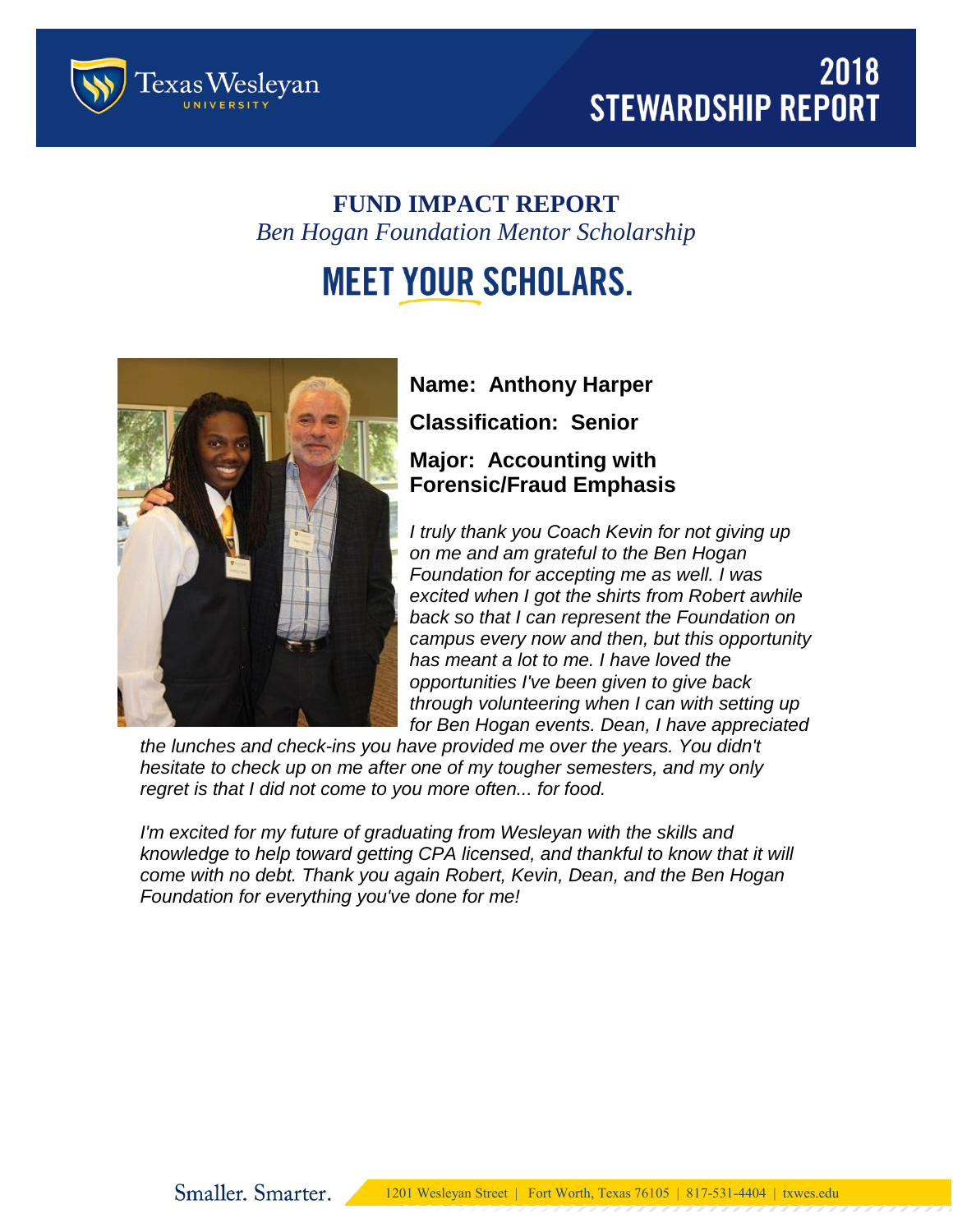



### **FUND IMPACT REPORT** *Ben Hogan Foundation Mentor Scholarship*

# **MEET YOUR SCHOLARS.**

#### **Name: Conner Parish**

**Classification: Junior**

#### **Major: Finance, Management**

*"Crazy to think about all my success and positive experiences here at Texas Wesleyan, and all of this was made possible by you and the supporting patrons of the Ben Hogan Foundation. I am forever grateful for the opportunity that the Foundation has given me, and I am even more grateful for the mentorship/friendship that we have developed!"*





## **Name: Joshua Hinojosa**

#### **Classification: Sophomore**

#### **Major: General Business Admin**

*"I just want to thank you and the Ben Hogan Foundation for paying for my college. It is really making a big difference in my life knowing that I don't need to pay off a large amount of debt after college. I am really enjoying my time here at Texas Wesleyan…I'm very thankful for everything you've done."*